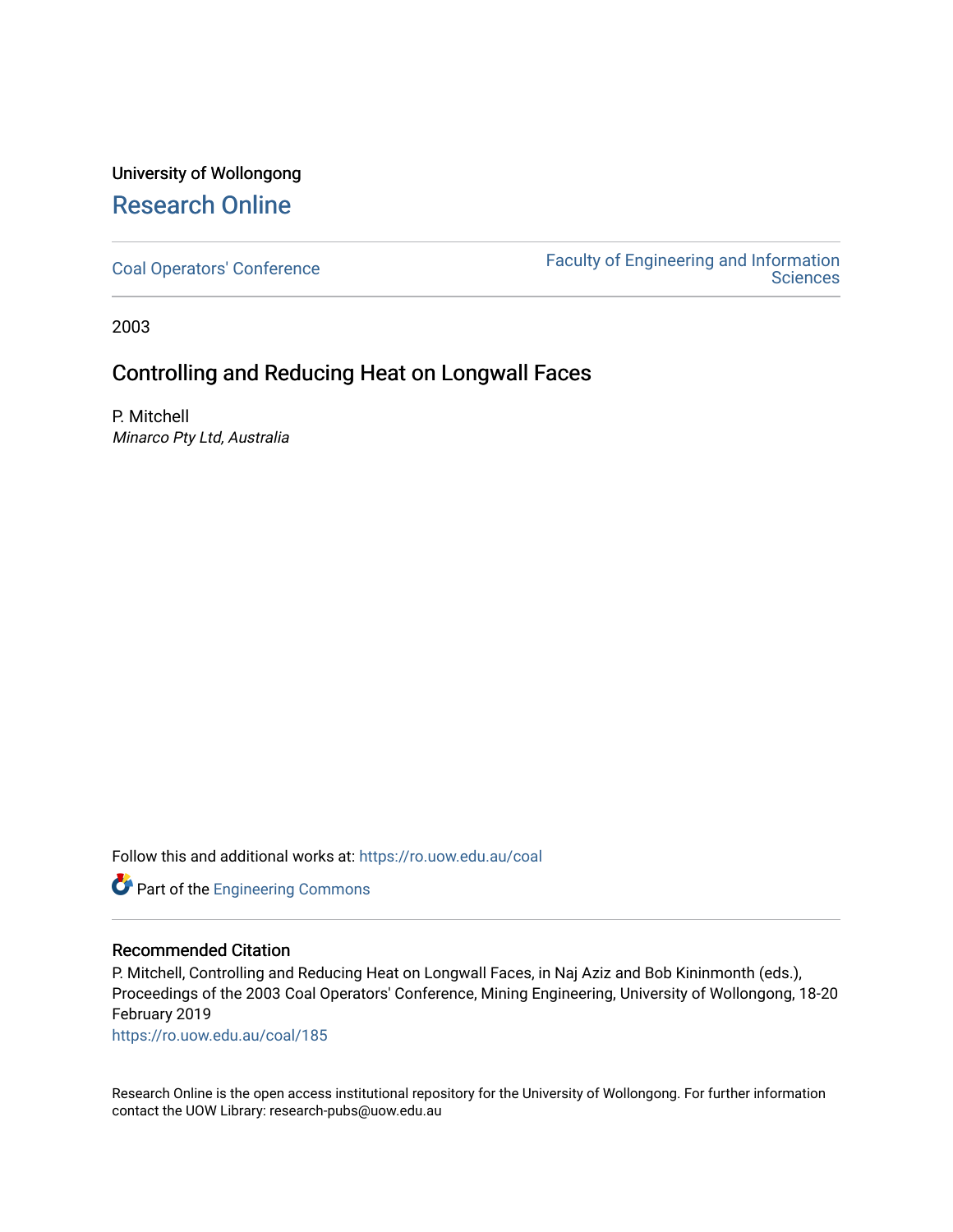# **CONTROLLING AND REDUCING HEAT ON LONGWALL FACES**

### **Philip Mitchell 1**

*ABSTRACT:* In recent years uncomfortably high ventilation temperatures have become more common on longwall faces in Australian coal mines. Increasing strata temperatures at relatively shallow depths in combination with high surface ambient temperatures, particularly in Queensland, have led to high intake temperatures. These have approached trigger levels that introduce reduced face operator exposure times. With the addition of heat from coal breakage and goaf caving on high production longwall faces the working environment has become uncomfortable and continuous exposure over a shift is potentially injurious to health. Typical strata temperatures at 200m depth are 35ºC increasing to 38ºC at 350m depth. The added heat from broken coal and rock on the face and in the goaf together with heat from machinery, that has been progressively increasing in capacity, results in wet bulb temperatures exceeding 30ºC and humidity of 95% to 100% on longwall faces. Management plans have introduced controls to limit continuous working times for personnel on longwall faces in the hot and humid conditions. This impacts on productivity and in some situations requires additional personnel in the panel crews.

Increased ventilation quantities are a partial solution because evaporative cooling rates and reduction in effective temperatures are minimal in high humidity conditions and less effective in the already high air velocity currents on faces. High air velocities also introduce other face environment problems with dust, increased pressure differentials and goaf leakage quantities which re-enter as additional warm air back onto the face. Spontaneous combustion risks also increase in thicker seam environments.

Depending on seam conditions more attractive approaches can be used such as three heading longwall development allowing a back return airway using the goaf as a partial heat sink and the introduction of direct cooling of air in the longwall panels by spray systems without disrupting the passage of employees and equipment.

#### **INTRODUCTION**

Hot and humid conditions in Australian coal mines have historically been associated with poor ventilation practices in face zones even though legislation has prescribed minimum requirements for air velocities and upper limits for the effective temperature. The introduction of higher capacity longwall equipment, longer panels and wider faces as well as alternative shift rosters over the last ten years has required a revision of the standards for the management of the underground environment.

The prevention of heat stress has become a major focus for longwall operations, particularly in the hotter climate of Queensland. This has led to the introduction of the Approved Standard for Management of Heat in Underground Coal Mines (QMD 99 7460) in 1999 following events demonstrating the unworkability of the existing legislation under extended shift working hours and the advances in heat stress knowledge and management.

The management of hot and humid conditions is principally achieved by increasing air quantities on the longwall face to reduce the effective temperature and introducing periodic rest periods and rotating work duties. Increasing the air velocity introduces problems with dust, pressure differentials across the face and goaf edge and less effect on reducing the wet bulb temperature in already high air currents. The benefits of increasing air velocities above 2 m/s diminish in hot environments ( D Mitchell 1999).

An understanding of the limitations of the common heat stress indices as guides to safe working limits for workmen on high production faces and the principal heat sources is necessary when developing methods for controlling the work environment.

 $\overline{a}$ 

<sup>1</sup> *Minarco Pty Ltd, Sydney*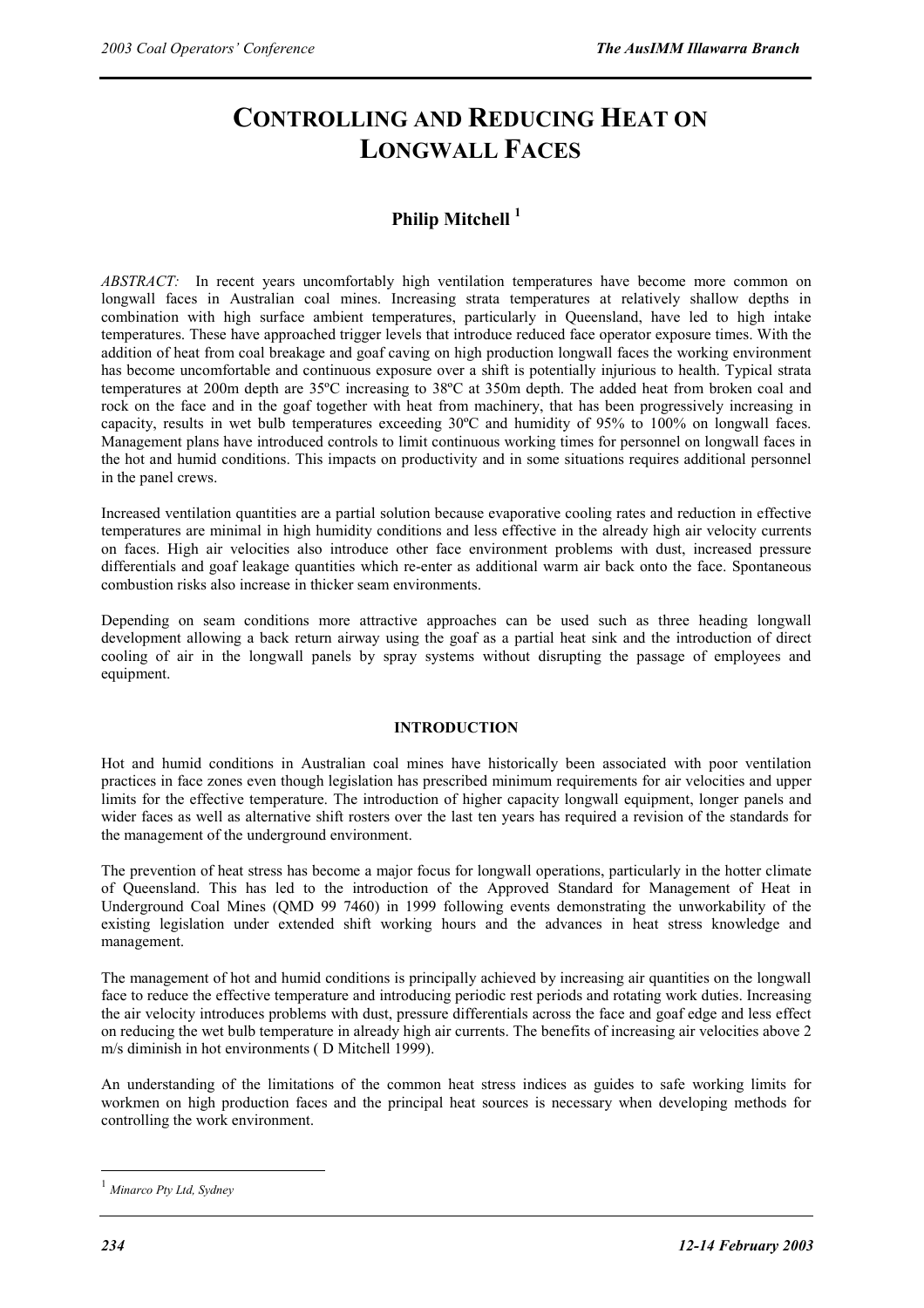Alternative longwall ventilation patterns to assist in removing heat generated at the face and spot cooling of intake air are practical and effective methods to reduce hot conditions. To implement these systems the application of three heading panels rather than the traditional two heading development is a recommended approach for modern high production panels over 3 km in length.

#### **THRESHOLD LIMITS AND HEAT INDICES**

In discussing methods of controlling and reducing heat input into longwall ventilation it is necessary that a benchmark be established for designing the ventilation system. A common upper temperature limit that has been used for design limits is an effective temperature of 28°C (Pickering, Tuck 1996; Graveling, Morris and Graves, 1988). The effective temperature is the most common heat index used in the underground coal mines. The maximum allowable effective temperature is 29.4ºC with reduced work times generally imposed by Heat Management Plans between 27.2°C and 29.4°C. The management schemes in place impose regular rest periods when the temperature is between these two limits.

However heat stress depends on a number of factors other than the effective temperature, notably the work rate, clothing worn and acclimatization of the person. The wearing of personal protective equipment is a barrier to body evaporative cooling and is not accounted for in the assessment of the effective temperature indices. Additionally the effective temperature scale is not suitable for high velocity areas. The effective temperature scale does not take into consideration radiant heat. Although radiant heat in mines is generally considered minimal compared to convective heat sources (Schneider, 1999) there is a definite radiant heat flux from the goaf that is experienced by face operators when at the rear of supports in the low air velocity regions. This may explain the higher mean metabolic rate recorded for a fitter working on a longwall face (Tranter, 1998).

A more common index used in industry and recognised by the ISO and national health authorities is the Wet Bulb Global Temperature (WBGT). This index includes the wet bulb temperature and the radiant heat within the work environment. The relationship is

 $WBGT = 0.7 t_{wb} + 0.3 t_g$ Where  $t_{wb}$  = wet bulb temperature (°C)  $t_{\sigma}$  = globe temperature (°C)

Tables have been prepared that equate the WBGT to work load and the recommended rest periods. It is a universally accepted method and can be readily applied to work procedures at longwall faces. Table 1 shows the recommended Threshold Limit Values for standard work load classifications. The work load expressed in W/m2 is the metabolic heat produced by the body (Watts) when undertaking a physical activity expressed in terms of the body surface area. The typical body surface area is taken as  $1.83 \text{m}^2$ .

| <b>Work Load</b>    | Work Rate          |                             |                             |                             |
|---------------------|--------------------|-----------------------------|-----------------------------|-----------------------------|
| (W/m <sup>2</sup> ) | Continuous<br>Work | 15 Minutes rest<br>per hour | 30 minutes rest<br>per hour | 45 minutes rest<br>per hour |
| Light $\leq 120$    | 30.0               | 30.6                        | 31.4                        | 32.2                        |
| Moderate 120 - 190  | 26.7               | 28.0                        | 29.4                        | 31.1                        |
| Heavy $> 190$       | 25.0               | 25.9                        | 27.9                        | 30.0                        |

|  |  | <b>Table 1 WBGT Index Recommended Rest Breaks</b> |  |
|--|--|---------------------------------------------------|--|
|--|--|---------------------------------------------------|--|

Source: Flinders University, NHMRC Occupational Health Guide, Heat Stress, Commonwealth Dept Health, 1980 OSHA Technical Manual, Section III, Chapter 4.

The classification ranges for work loads varies and references for hard or heavy work provides metabolic heat loads from 175 W/m<sup>2</sup> to above 345 W/m<sup>2</sup> (Commonwealth Department of Health 1980, Pickering et al 1996). The WBGT is heavily weighted by the natural wet bulb temperature and in high humidity conditions or where evaporation of sweat is restricted the reliability of the WBGT index is limited.

Therefore both the most common heat indices used in coal mines have their limitations (Bethea and Parsons, 2002). For ease of measurement on longwall faces the effective temperature determinations continue to be used in mines and values of Basic Effective Temperature (BET) can be substituted for WBGT. Reference values for both indices are representative of the mean heat effect over a long period of work and it is necessary for judgment to be made for work exposure times during heavy physical work.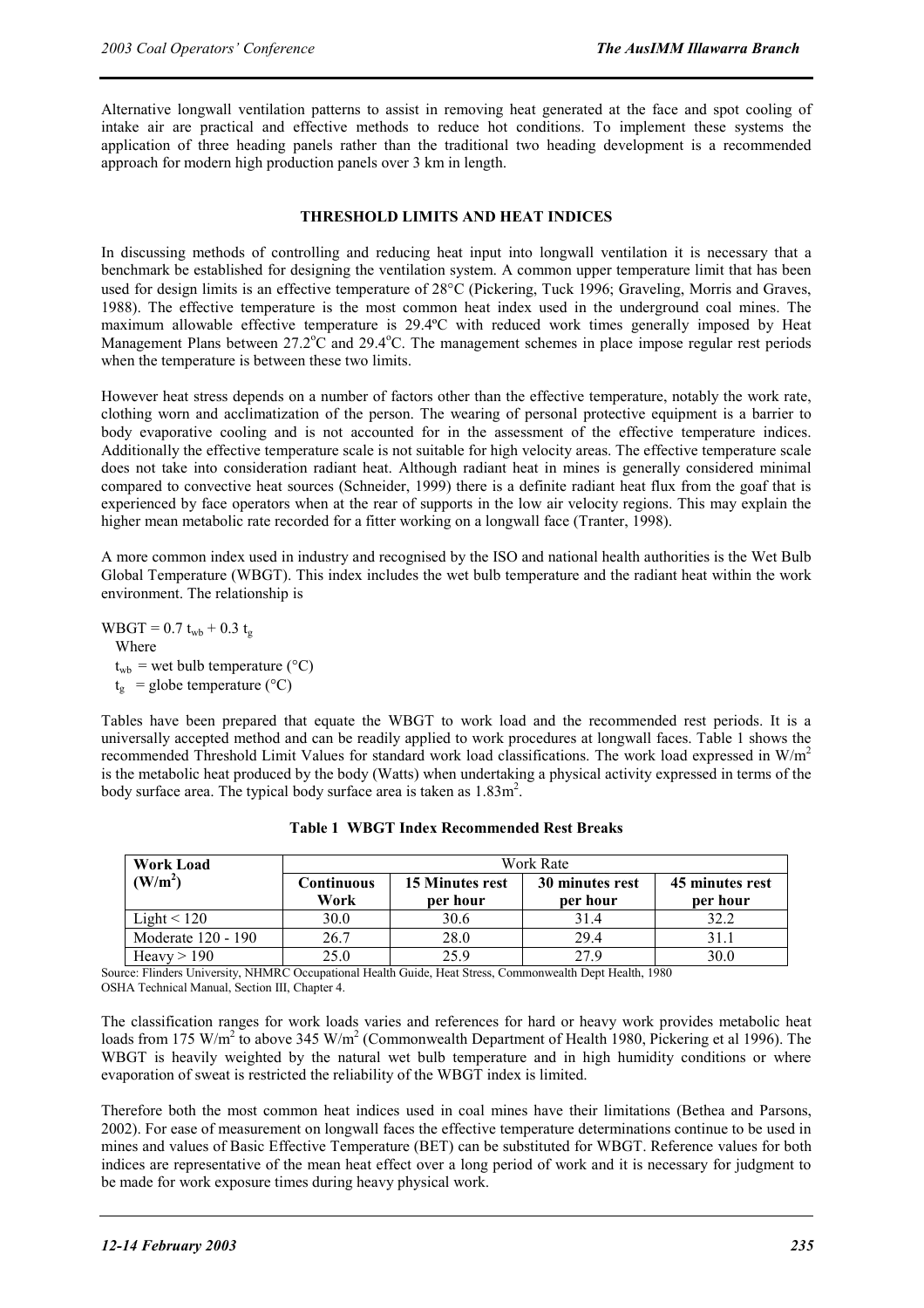Applying the correct rest breaks for the longwall face operators depends on the knowledge of the work activities and metabolic heat generation. Mines that adopt effective temperature indices use nominal temperatures for determination of rest periods without specific reference to the work activity. Insufficient studies have been conducted to determine the heat transfer rates for the various work classifications on modern high production longwall faces in Australia. One study carried out at mine in central Queensland (Tranter, 1998) provided the results shown in Table 2*.*

| Classification      | Metabolic Work Rate W/m <sup>2</sup> |  |
|---------------------|--------------------------------------|--|
| Panel fitter        | 131                                  |  |
| Support operator    | 70                                   |  |
| Shearer driver $#1$ | 102                                  |  |
| Shearer driver $#2$ | 120                                  |  |

#### **Table 2 Metabolic Work Rates for Longwall Operators**

Peak metabolic rates at up to  $300W/m<sup>2</sup>$  were recorded (Abt and Tranter, 1999) in the tests. It was also stated that little face production was carried out over the period of the tests. More studies are required to obtain realistic ranges for face operators, however it can be stated that for wet bulb temperatures above  $26^{\circ}$ C periodic breaks may be necessary.

There is no direct scale equating WBGT to effective temperature, however in their literature review, Graveling et al equated a WBGT of 28.2°C to 26.8°C BET. From Table 1 and Table 2 this shows that for typical work rates on a longwall face the maximum BET for continuous work is closer to 26°C. However the BET is developed for essentially nude men. Therefore an allowance for clothing must also be considered.

Whichever heat index is selected it is considered that a more conservative initial trigger value for job rotation or rest periods be adopted due to the combination of clothing effects and the uncertainty of metabolic work rates, particularly with the variable conditions along the face.

In the months from October to March the mines in central Queensland experience high surface temperatures and combined with increasing strata temperatures and additional sources of heat in the underground workings. The nominal wet bulb temperature of  $26^{\circ}$ C is often exceeded.

#### **SOURCES OF HEAT IN LONGWALL OPERATIONS**

#### **Typical Surface Conditions**

The temperature on longwall faces is influenced by numerous sources both in the vicinity of the working area and by conditions external to the face. In the longwall mines operating in the central Queensland Bowen Basin area, face conditions that have been tolerable during the cooler months of the year become hot and humid conditions in summer. The additional heat source is the high surface and intake air temperatures entering the mine. Dry bulb temperatures exceeding 35°C are experienced for more than forty days during the months from November to March. Figure 1 shows the twelve month mean dry and wet bulb temperatures in central Queensland ( Bureau of Meteorology Australia). The comparative low wet bulb temperatures provide a measure of comfort as it is the wet bulb temperature which has the major influence, along with air velocity, on the cooling power and comfort of the working conditions. However for approximately six months of the year the wet bulb temperature is often between 20 $\rm{°C}$  to 23 $\rm{°C}$  which will allow only a rise of as little as  $5\rm{°C}$  before rest breaks are required. As the intake air flows through the roadways there is a complex interplay of moisture increase through evaporation with an associated vapour pressure increase influencing the wet bulb temperature. There is a reduction in the dry bulb temperature and then a steady increase as strata temperatures and depth increases. A typical trend of measurements taken in mines is shown in Figure 2.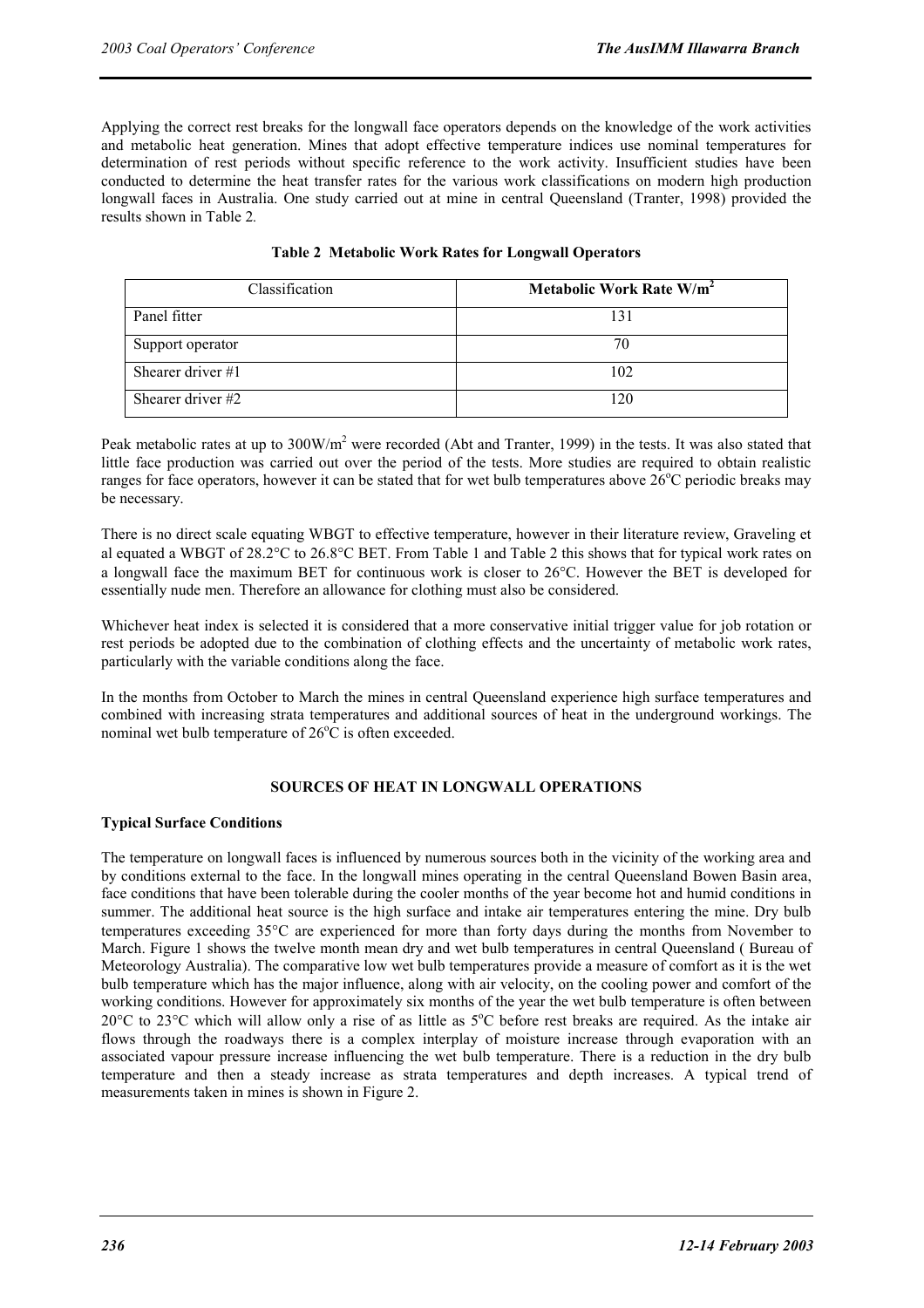

**FIG. 1 - Twelve Months Mean Dry and Wet Bulb Temperatures in Central Queensland** 



With increasing lengths of longwall panels the intake air is approaching 26°C to 27°C wet bulb at the longwall stage loader. There is very little margin available before heat management action must be implemented on the longwall face.

#### **Temperature Increases Underground**

The sources of heat in underground coal mines are well documented (Pickering and Tuck, 1996; Whittaker, 1979) however the following are noted for typical modern Australian longwall operations.

- The high rate of increase in strata temperatures at relatively shallow depths for the Bowen Basin coal mines;
- Autocompression which increases the wet bulb temperature by approximately 0.4°C per 100m, depending on the surface wet bulb temperature;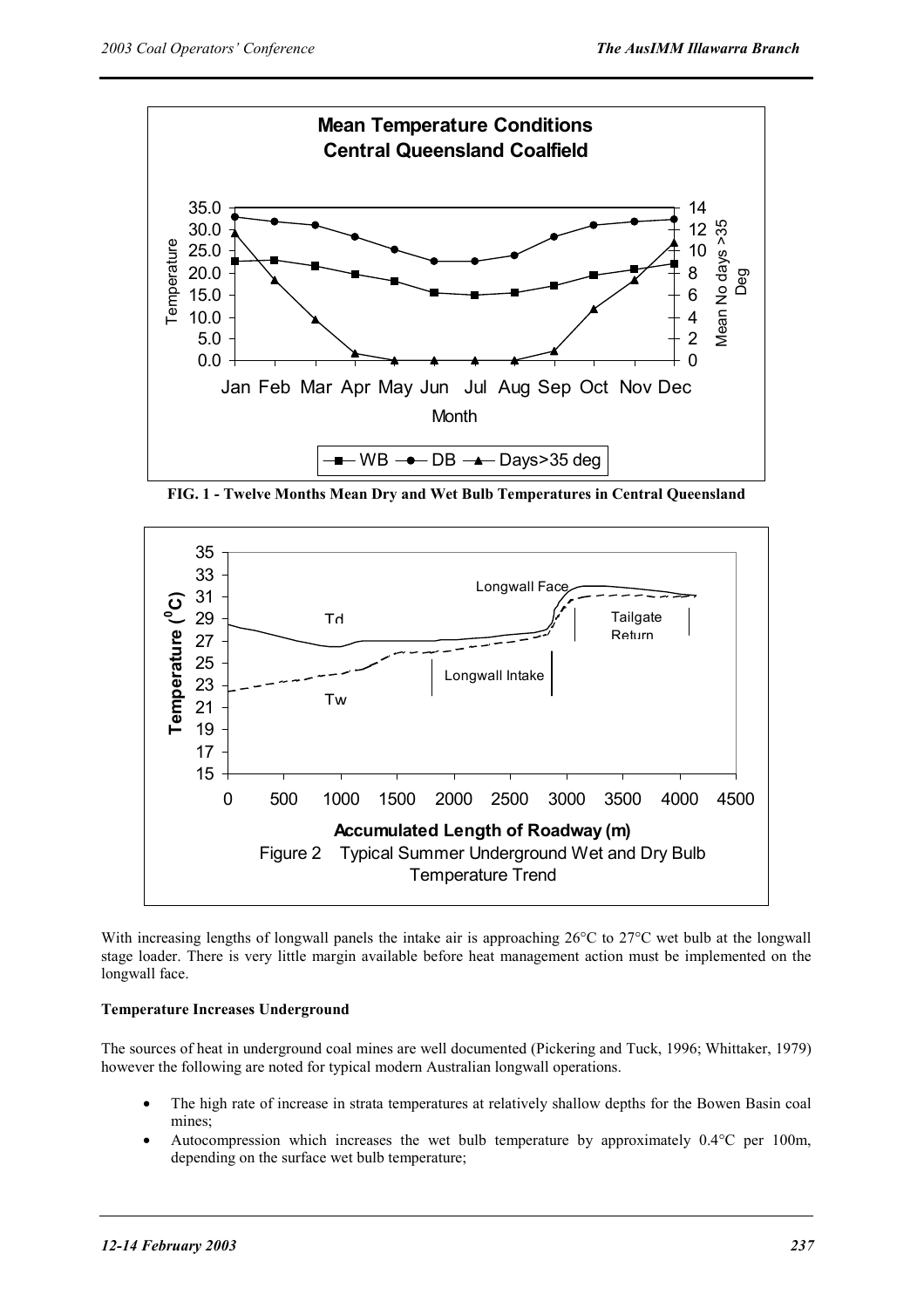- Rapid production and therefore release of heat from broken coal and rock at the working face and within the goaf immediately behind the face;
- High face air quantities and pressures with consequently larger volumes of air sweeping the goaf behind the face and returning onto the face at various locations along the face at near to the strata temperature;
- Increasing equipment power with accompanying heat dissipation;
- Two heading development using a single intake traveling road and homotropal belt roadway and single return for longwall operations;
- Down dip advance of workings with consequent autocompression and strata temperature increase.
- Longwall pump stations in panel intakes.

The most significant of these sources of underground heat are discussed below.

#### *Strata Temperatures*

The heat gained or lost by the ventilation at the roadway perimeter is determined by the difference between the air temperature and wall surface temperature. The surface temperature is difficult to estimate and relationships have been developed between virgin strata temperatures, age of roadway, size of opening and the thermal properties of the surrounding coal and rock. The wetness of the airway walls influences the rate of latent heat evaporation and rise in wet bulb temperatures. Charts are available for determining the various coefficients to assist in calculating the surface temperature of airways. Along the older airways in main intakes the strata surface temperature is less than the summer air temperature and sensible heat is transferred to the surface reducing the dry bulb temperature. The most recently excavated airways in longwall panels will reverse the sensible heat transfer back into the air stream with the dry bulb temperature rising. The wet bulb temperature, which is the most important in assessing the ability for the body to cool, increases at 1.0.to 1.5 °C per km depending on the age of the panel development which may vary from months to two years over the period of longwall operation. It also depends on the degree of wetness and the presence of flowing water. For panel lengths now exceeding 3 km the wet bulb temperature increase is as much as 4.5°C along the length of the panel.

The rate of heat flow into the ventilation after a specific time following rock exposure per unit area of exposed rock is given by:

$$
q/a = \sqrt{(kwC/\pi\theta)(t_{vr} - t_{db})}
$$

where

 $q =$  heat flow energy (W)  $a =$  area of exposed rock  $(m<sup>2</sup>)$  $k =$  thermal conductivity of strata (W/m  $^{\circ}$ C) w = density of rock  $\frac{\text{kg}}{m^3}$  $C =$  thermal capacity of strata (J/kg  $\degree$ C)  $\theta$  = time since rock exposed (seconds)  $t_{vr}$  = virgin strata temperature (°C)  $t_{db}$  = dry bulb temperature of air

Larger air quantities will reduce the rate of increase in the air temperature, however unless the mine ventilation system and fan selection has been made in anticipation of high air quantities and associated pressures, particularly for single intake and return layouts, there is a limitation on the ability to increase the air flow into a longwall section. Other factors will also impose limitations on longwall face quantities such as dust and maintaining pressure differentials across the goaf within acceptable limits.

#### *Rapid Production*

Longwall mines have increased production rates over the last two to three years to beyond 5 Mtpa to 6 Mtpa. Over the last ten years the rate of production, taking into account face availability, has increased from approximately 700tph to more than 1400tph with peaks up to 3000tph. For strata temperatures of  $35^{\circ}$ C the heat liberated by the broken coal at a typical rate of 350kg/s can be calculated from:

 $Q = M x C x (t_1 - t_2)$ 

Where  $Q =$  heat flow  $(W)$ ;  $M =$  mass flow of coal (kg/s);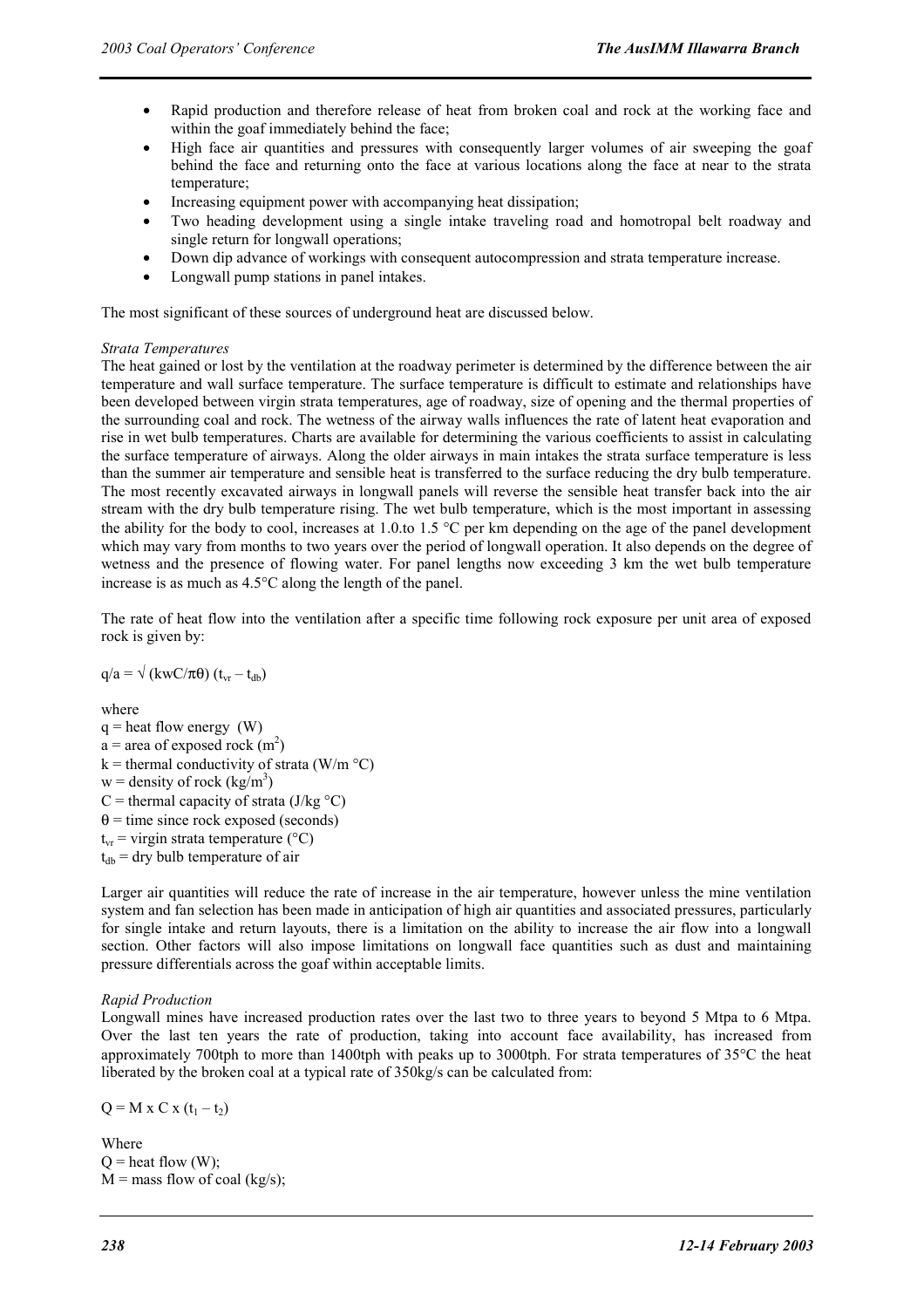$C$  = specific heat of coal (J/kg  $\degree$ C);

 $t_1$  = temperature of broken coal after cutting (°C);

 $t_2$  = temperature of broken coal along panel intake (°C).

The temperature  $t_2$  will be influenced by the air velocity, wet bulb temperature, traveling speed of the coal conveying system, wetness of the coal, the relative velocity between air and coal and the fragmentation of the coal. The use of motor cooling water for sprays along the stage loader and crusher contribute to increased wet bulb temperatures with the wet and dry bulbs depression typically less than 1°C at the last cut through of the maingate conveyor.

For coal with a typical specific heat value of 850 J/kg °C and assuming a 50% reduction in virgin coal temperature along the length of the maingate conveyor and a strata temperature of 35°C, the heat load into the ventilation is approximately 1200 kW. From the above equation the air temperature would rise by approximately  $7^{\circ}$ C. This is not the situation in practice where temperature rises along maingate intake airways have been recorded at least 2 to 3°C.

It is therefore now common practice to use a homotropal ventilation system for the maingate roadway. The single intake traveling road in the longwall panel is therefore required to ventilate both the longwall face and the maingate roadway. This typically requires 50 to 70m<sup>3</sup>/s of air depending on the face dimensions and panel length.

#### *Heat from Goaf Material and Oxidation*

The collapsing goaf associated with rapid extraction rates presents a greater source of heat than the cut coal on the face. The rock or coal surface area is rapidly increased and the surface is considered to be at virgin strata temperature. Leakage airflow rates reach an equilibrium temperature similar to that of the virgin rock temperature. Typical goaf leakage quantities have been found to be approximately 20% of total face volumes and this has been indicated by studies (Longson and Tuck, 1985). For a face quantity of  $40m^3/s$  as much as  $8m^3/s$ would flow behind the supports re-entering the face at various locations but mostly near the tailgate. This air has been measured when emerging at the tailgate totally saturated at 33°C where the strata temperature is 34°C.

Oxidation of coal in the goaf produces heat which will add to the strata heated air leaking through the goaf. For each 1kg of oxygen consumed 12,675kJ of heat is produced. Therefore typical air quality measurements in returns showing an oxygen depletion of 0.2 to 0.3% would add as much as 400kW of heat. Much of this heat is retained in the goaf and is partially removed by the air. However, increased face quantities producing larger pressure differences and therefore more leakage, particularly further into the goaf, will carry additional heat back towards the tailgate end of the face.

#### *Heat from Machinery*

The increase in the nameplate power rating of the longwall equipment has accelerated over the last twenty years. Previous heat studies of longwall faces (Whitaker, Fiala et al) studied longwalls with face production rates less than 2000tpd and longwall equipment powers in the order of 600kW. The majority of the energy consumed by the electrical machinery is dissipated as heat. Thermodynamically, the only work is that against gravity. Total face power on modern longwalls is now above 4000kW and, assuming an overall operating rate at 60% of total nameplate power, with as much as 70% of the energy converted to heat an approximate heat load is 1680kW. Most of this heat is conducted away with motor cooling water however unless suitably disposed from the face it will eventually add to the temperature of the air stream. The dissipation of this heat is not instantaneous but is becoming a major source of heat at the working face.

The effects of autocompression, strata temperatures and strata water flow into the roadways plus stationary machinery such as conveyor drives, for longwall panels over 3km in length and at 250m depth of cover the wet bulb temperature can increase from a typical summer surface value of 22.5°C to 27°C at the intake side of the longwall face. The impact of machinery, goaf strata and oxidation can add another 5°C to the wet bulb temperature along the face.

In recognition of the limits placed on working times by the adopted standards and the inevitable progress towards deeper workings and higher capacity mining equipment it is apparent that alternative methods of ventilation have become necessary.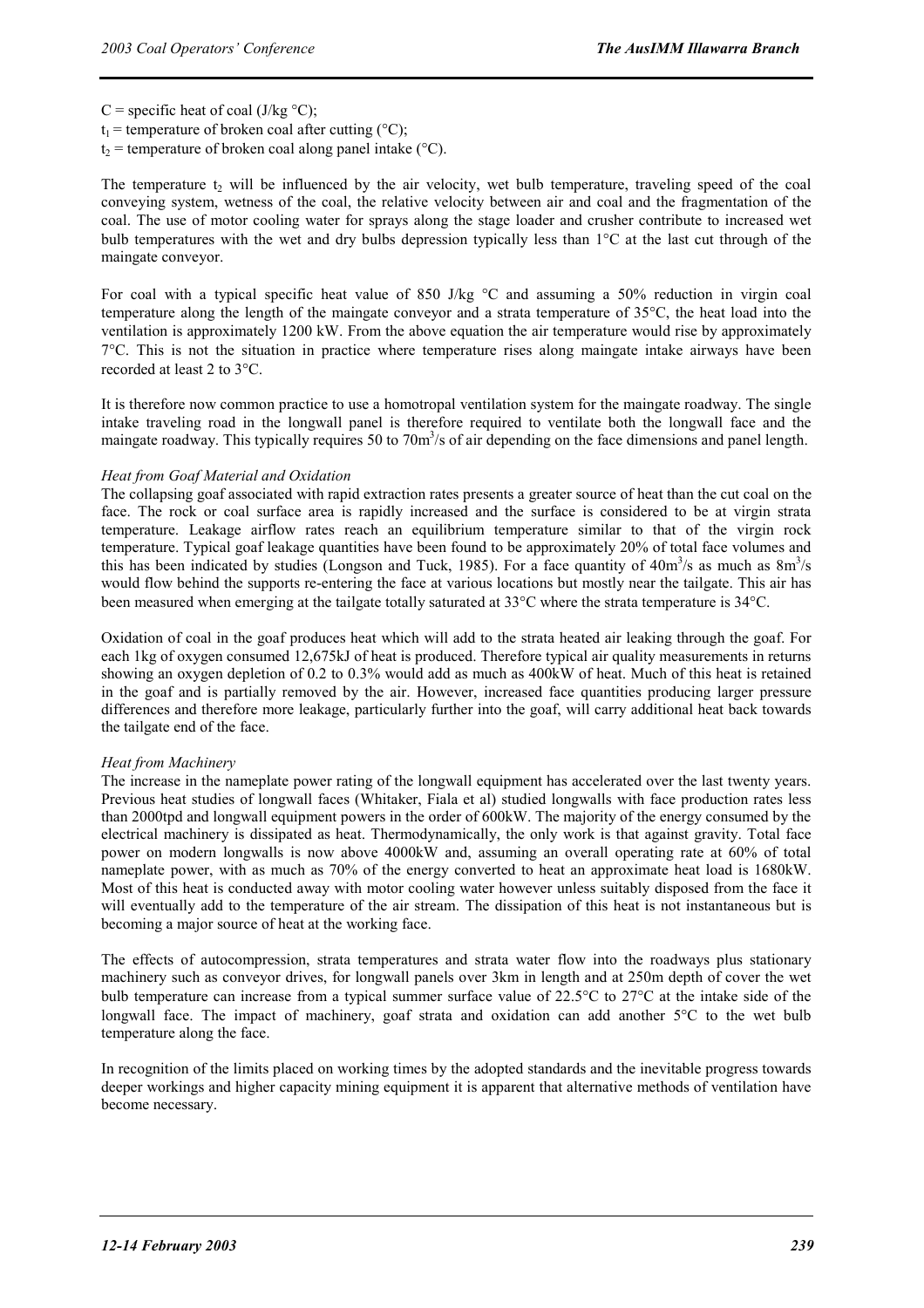#### **AN ALTERNATIVE LONGWALL VENTILATION ARRANGEMENT**

#### **Development**

Two heading longwall panel development has been the established norm for many decades. The subsequent longwall ventilation is invariably by a single return and twin intakes or a single intake with homotropal belt road ventilation. This is sufficient for longwall ventilation as a classic U system. Gassier mines would establish a bleed return from the intake side around the goaf. However, without a return system around the goaf, the ventilation of the single section of roadway that remains as the longwall retreats requires boreholes or fans. There have been instances where the ventilation of this section of roadway has been by leakage back through the goaf to the longwall return.

A three heading longwall panel development provides many advantages for introducing additional ventilation options as well as operational advantages for the location of service equipment.

The development of two heading panels beyond 3.5km requires high ventilating pressures and when this method is combined with a simple U system of face ventilation and homotropal maingate ventilation a 7km single roadway results with ventilation pressure demands exceeding 900Pa.

A three heading longwall arrangement allows:

- The longwall maingate conveyor to be set up as a homotropal return retaining two intake airways into the panel. This provides increased ventilation capacity above that of a two heading section for less ventilating pressure;
- The second intake roadway can be used as a "heat sink" roadway when refrigeration is considered to be a necessary option above that of air velocity for combating hot conditions; or
- A direct contact cooling water spray station can be established in the one principal intake roadway while the second intake allows bypass for vehicular traffic around the fixed water spray station.
- Two longwall return airways with the ability to establish a back return roadway from behind the longwall face. This will provide a separate path for the face leakage behind the supports and not have this hot and humid air coming back onto the face, particularly in the walkway behind the support legs;

A suggested layout for the ventilation arrangement is shown in Figure 3*.* 

The combined U system with a secondary back bleed return allows heat released from falling and broken goaf material and the exothermic oxidation of coal within the goaf to be directed via the face leakage flows away from the face. The volume and nature of the flow interaction between the face and goaf leakage depends to some extent on goaf compaction, however it has been found from numerous observations that leakage tends not to re-enter the face area until close to the tailgate roadway. A significant heat effect on workmen along the face is the radiant heat coming from the goaf material which can be felt in between the supports. Results referred to in Table 2 for a fitter demonstrate the potential threat from a combination of radiant heat and the low air velocity region towards the rear and base of supports when carrying out maintenance on supports. For a face length of 250m and an estimated strata collapse zone up to 10m the heat released into the immediate 20m of goaf is quite significant. This is more than sufficient to maintain a goaf atmospheric temperature at the virgin strata temperature and raise the wet bulb temperature to that approaching the strata temperature. These effects can be readily measured at the goaf edge near the tailgate supports. By directing the flow of air alongside the goaf to the next cut through will prevent this hot and humid air entering the face towards the tail end and into the return roadway itself where in many instances persons are required to work setting secondary supports.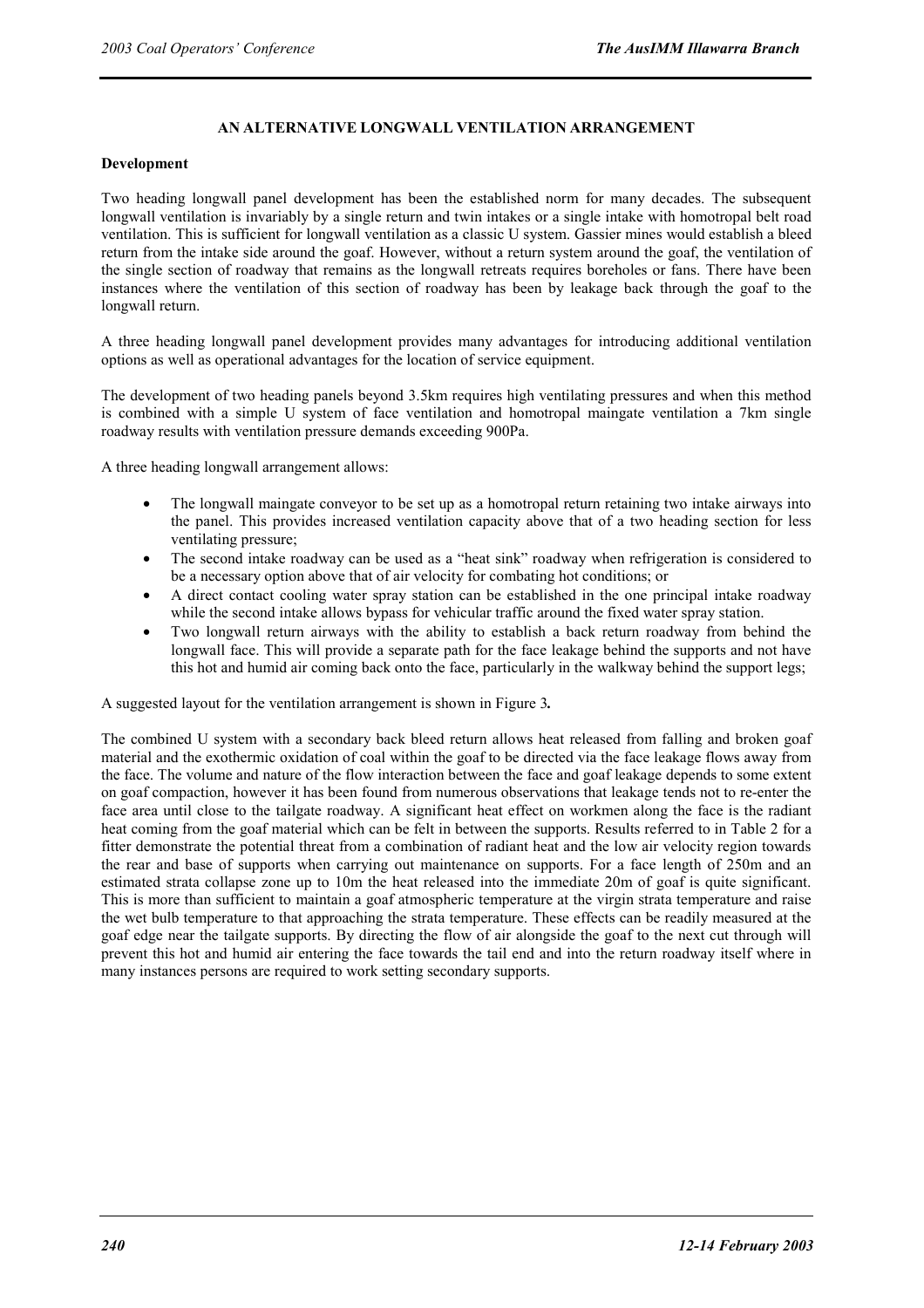

In thick seam operations the potential risk of spontaneous combustion needs consideration. Numerous articles have been written on the advantages and disadvantages of bleed or back return systems. Advantages in controlling methane in spontaneous combustion sensitive conditions using back return systems as opposed to bleed airways has been shown to be effective (Highton, 1979, McKensey and Rennie, 1988). More recent developments in goaf sealing technology and atmospheric monitoring enables this method of longwall ventilation to be seriously reconsidered to control heat convection from the goaf. The risk has been diminished by: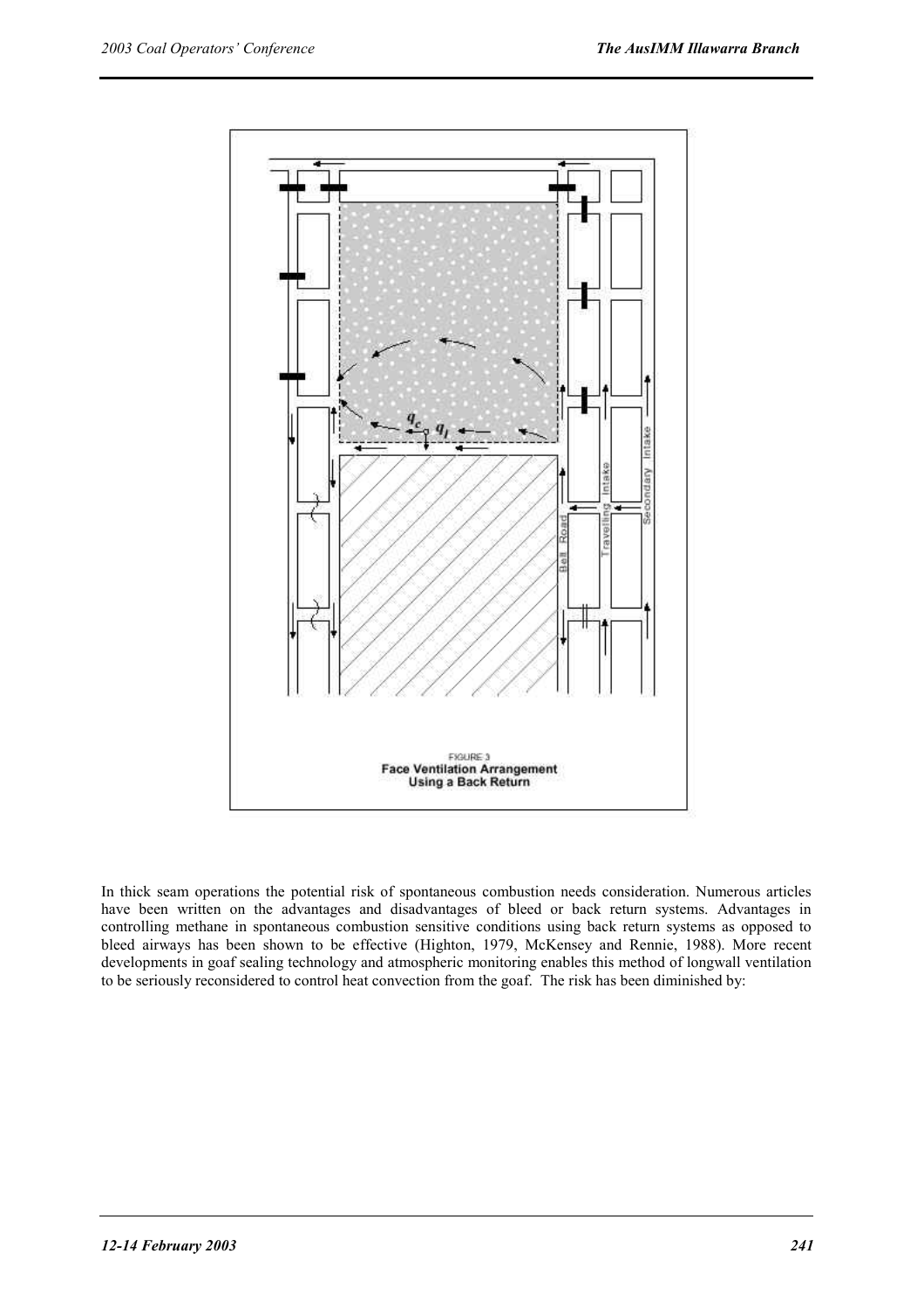- 1. Increased rates of longwall extraction reducing the duration that air flows over sections of the goaf. Longwall retreat rates of 10m per day allow cut throughs alongside goaves to be progressively sealed within two weeks limiting the potential oxidation period.
- 2. Goaf seal technology has advanced significantly over the last ten years with the development of monolithic structures that are constructed to specific design criteria. The leakage through goaves due to poor sealing has been practically eliminated by these structures. The air movement through the goaf is influenced more by the ventilation pressure difference across the face which has been increasing in a desire to limit the effective temperatures. Well constructed seals have resistance values in excess of  $50,000 \text{ Ns}^2 \text{m}^{-8}$ .
- 3. Continuous monitoring of the atmosphere behind seals and in longwall return airways together with regular gas sampling and analysis has increased the knowledge of and trends in goaf atmospheric conditions.

Progressively sealing the back return airway will maintain a positive pressure differential between the face and the open cut through.

#### **Refrigeration of Intake Air**

Refrigeration of intake air is currently being trialed at mines in the Queensland during the hotter months of the year when the intake temperature often exceeds 35°C dry bulb. The plants are not permanently installed and do not chill the total mine intake capacity.

Cooling the mine ventilation can be achieved by direct cooling of the air by chilled water sprays, indirect by cooling coils or a combination of both. Deeper coal mines have employed both methods (Hamm E, 1979). The economics of underground versus surface cooling plants depends on a number of factors however the most significant are depth and the distribution of the workings. A generalization by Ramsden and Carvahlo (1988) for gold mines was that at depths to 2000m there was no clear advantage of either system. There are however many advantages of installing a cooling plant on the surface not least of which is the dissipation of heat from the heat exchanger which would necessarily be in a return airway underground.

For the relative shallow depths of Australia's longwall mines and concentration of workings a direct cooling system using reticulated chilled water is ideal. A lower capital cost for piping, less pumping costs and an easily expanded system with mining make this method of cooling economically attractive.

#### *Direct Cooling Systems*

Over recent years the trend for the cooling of the mine climate at the larger metalliferous mines is to install bulk air refrigeration plants on the surface. This provides an advantage for plant maintenance, larger installed capacities, heat dissipation and, if required, the circulation of chilled water. In consideration of coal mines and longwall faces, bulk air cooling plants for the mine intake air is inefficient with up to 30% of the mine ventilation being lost through leakage. Alternatively piping of chilled water underground to the working areas enables the air to be cooled for maximum effect near the longwall face. Insulation of these pipes is sometimes required to avoid water temperature rises although exposed pipes does have some benefit in cooling the intake air stream.

The chilled water can be delivered anywhere in the mine and can either directly or indirectly be applied to cool the intake ventilation. An indirect method of chilled water cooling using coils allows the water to be more easily managed and re-directed to other areas without entering onto the traveling road. However, cooling efficiency is compromised requiring higher water flows and the periodic cleaning of the coils of dust.

Direct air to water contact using spray chambers provides a more efficient cooling method. Applying a spray system closer to the longwall working area will require less water and power at the refrigeration plant. The advantage of a three heading longwall panel provides a second intake airway where a series of counterflow spray chambers can be installed with appropriate water sumps and pumping equipment. The majority of the intake air can pass through the chamber by erecting vehicle doors in the parallel intake. An arrangement is shown in Figure 4. For a total longwall panel intake quantity of  $60m<sup>3</sup>/s$  of which  $50m<sup>3</sup>/s$  is directed through the spray chamber at an intake temperature of 27 $\degree$ C dry bulb and 26 $\degree$ C wet bulb a reduction to 21 $\degree$ C Dry bulb/Wet bulb can be readily achieved with 20 L/s of chilled water entering the chamber at 10°C. The estimated volume flow of chilled water to reduce the heat capacity in the air can be obtained by using the following energy equations balancing the water flow heat gain and the change in :sigma heat of the air current.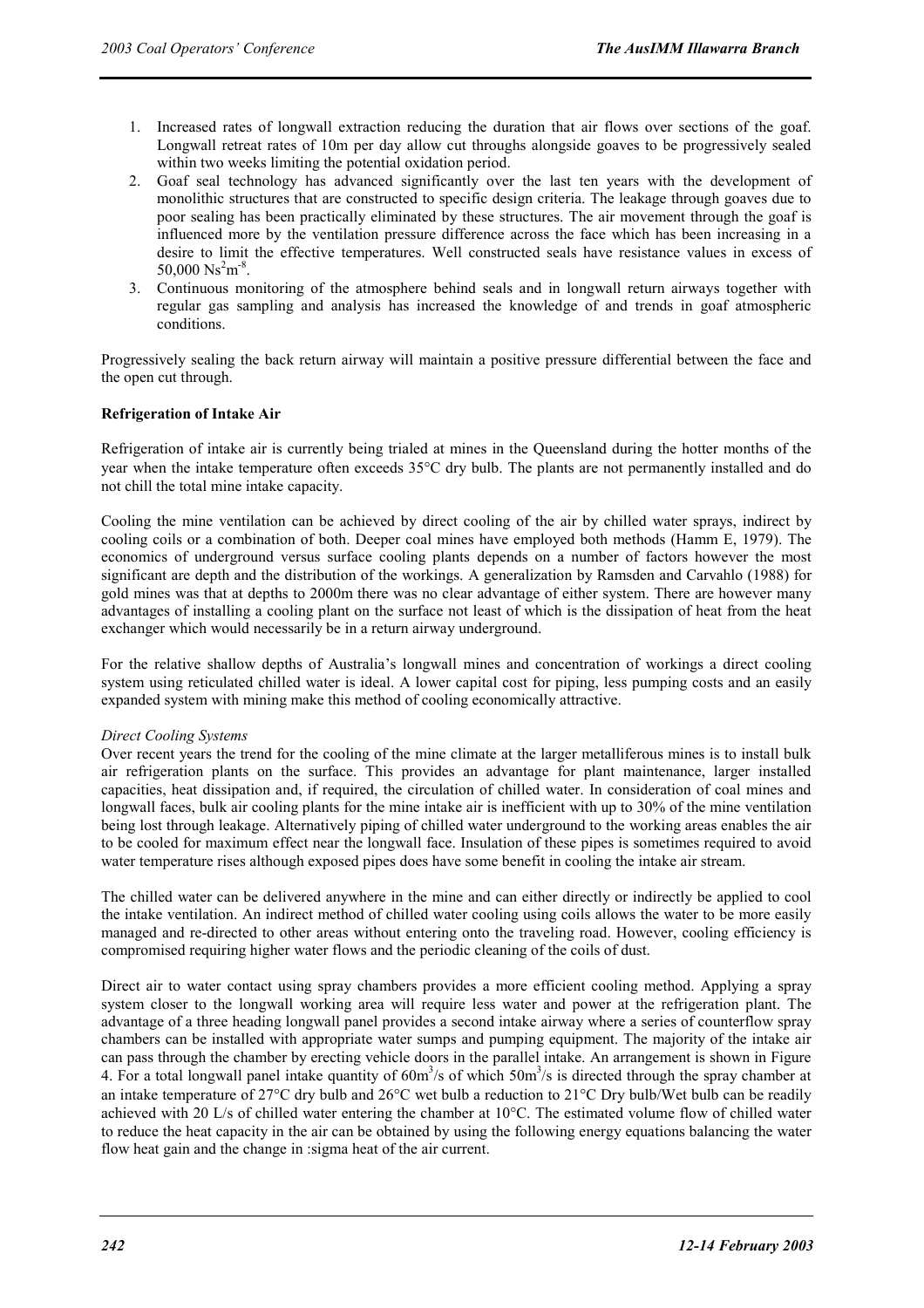$Q_w = M_w x C_w x (t_{w2} - t_{w1})$ 

 $Q_a = M_a x (S_1 - S_2)$ 

 $\eta = \Delta t_w / (t_{\text{whi}} - t_{\text{wi}})$ 

Where

 $Q_a$  and  $Q_w$  = thermal energy of air and water respectively (kW)  $M_a$  and  $M_w$  = mass flow of air and water respectively (kg/s)  $C_w$  = specific heat of water (kJ/kg  $\degree$ C)  $t_{w1}$  and  $t_{w2}$  = temperature of chilled and outgoing water respectively (°C)  $S_1$ ,  $S_2$  = sigma heat of air before and after the chamber (kJ/kg)  $T_{wh1}$  = the wet bulb temperature of the incoming air (°C)

The change of thermal energy in the air is 1000 kW.

For a water efficiency (η) of 0.65 and an inlet water temperature of 10°C the outlet water temperature would be approximately 20.4°C. The ventilation pressure loss across a spray chamber will depend on the baffle or eliminator plate configuration to remove water droplets picked up by the air. For ventilation estimations approximately 250 Pa should be allowed. With this pressure loss the total fan pressure consumption around the longwall section is still below that of a twin heading development longwall of 3km length for similar face quantities.

Using a typical maximum rate of increase of 1.0°C per km for the wet bulb temperature the estimated wet bulb temperature at the last cut-through before the longwall face would be approximately 24°C. In longwall panels that are 4.5km to 5km in length the age of the initial 2km of intake roadways would be at least 6 months and have a low impact on the air temperature increase as long as they were kept reasonably dry. Wet bulb temperatures at the intake side of the longwall face are therefore estimated to not exceed 24°C.

The water collected at the spray chamber is pumped into the supply line to the face for dust suppression and motor cooling water. This provides additional cooling capacity at the face. Water consumption for dust suppression and motor cooling on high capacity faces is typically 10 to 15L/s, the majority being used by the shearer with total rated power up to 1500kW. Excess water can be either directed to other underground operations or pumped back to the surface for re-use. Float switches and PLC systems control the pumps and valves depending on demand. A schematic of the water circuit is shown in Figure 4*.*

Due to typical underground climates the mine cooling system will be required to operate less than five months of the year and water demand for the direct contact cooling sprays can be varied depending on daytime temperatures.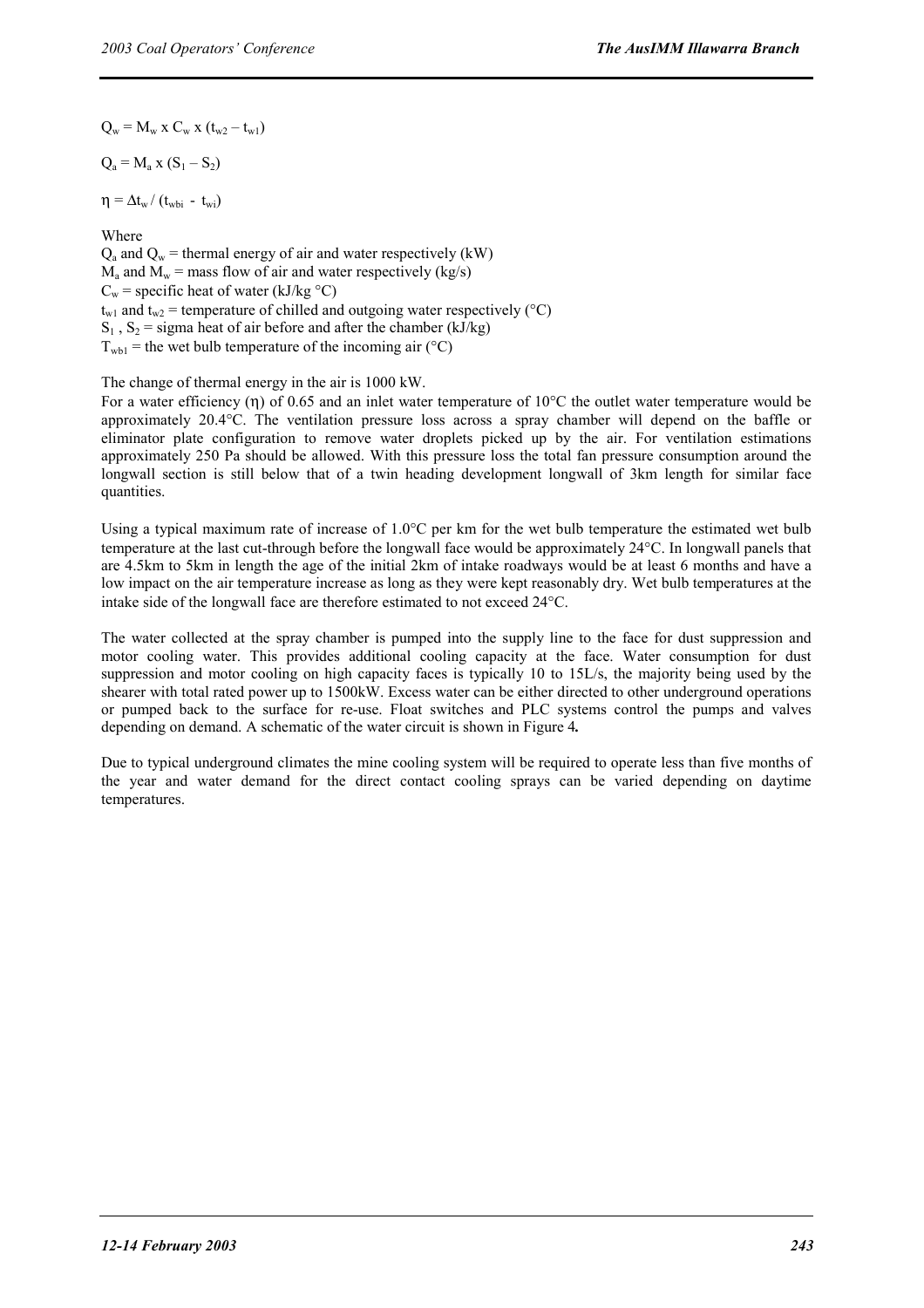

#### **CONCLUSION**

Longer panels and hot surface climates have combined with the traditional sources of mine heat to produce uncomfortable working environments on high production longwall faces. Increasing panel air quantities and face velocities has provided respite from these conditions, however further benefits are now limited due to the already high velocities and associated pressure differentials across the face and goaf. Alternate ventilation arrangements using three heading panels to provide face and panel ventilation options with less pressures and introducing reticulated chilled water cooling systems offer a way to maintain the trend of increasing longwall productivity without discomfort to the operators.